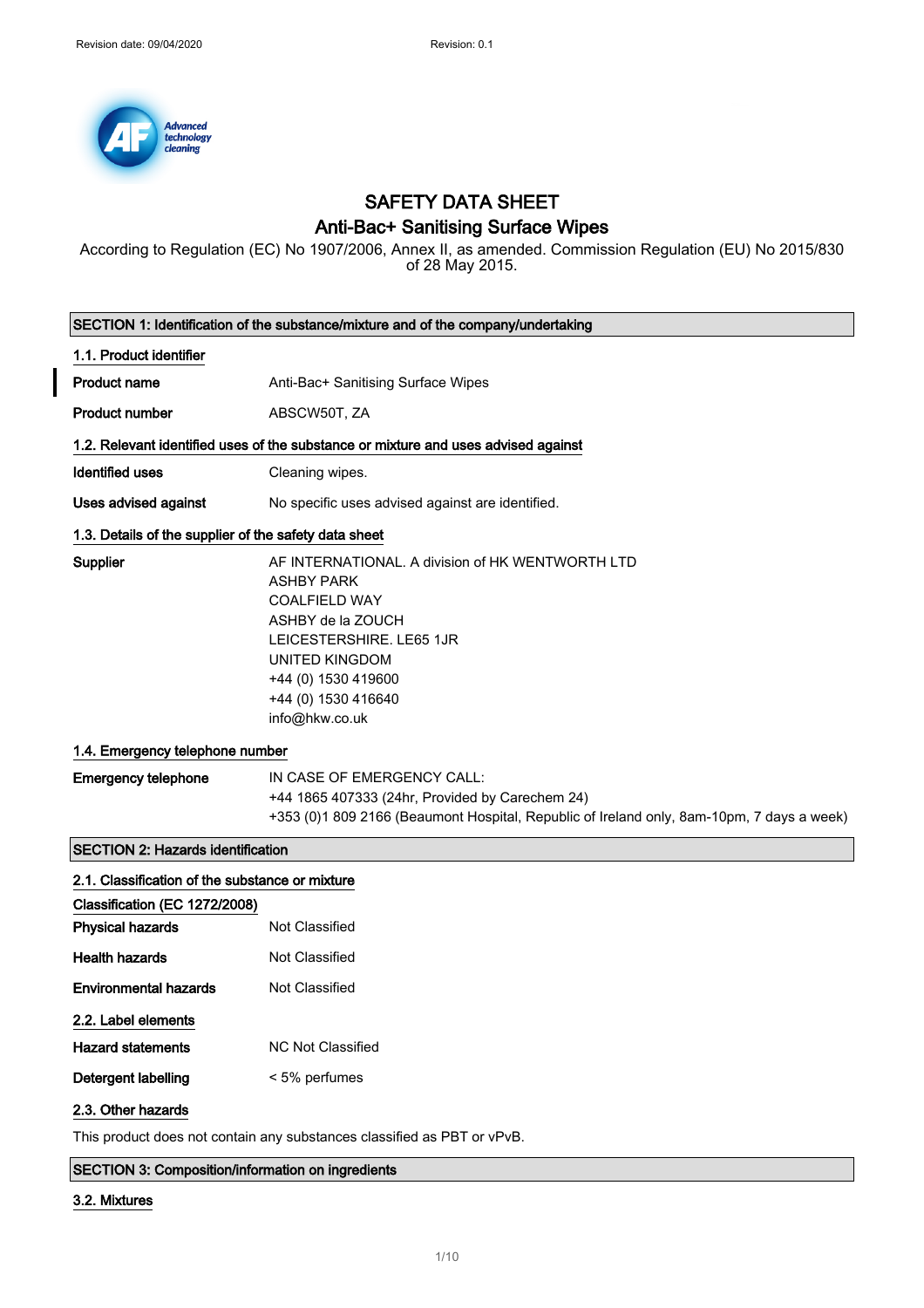| Propan-2-ol                                                |                                                                                                                                                                                                                                                                                                                 | 5-10%                                                |
|------------------------------------------------------------|-----------------------------------------------------------------------------------------------------------------------------------------------------------------------------------------------------------------------------------------------------------------------------------------------------------------|------------------------------------------------------|
| CAS number: 67-63-0                                        | EC number: 200-661-7                                                                                                                                                                                                                                                                                            | REACH registration number: 01-<br>2119457558-25-XXXX |
| Classification                                             |                                                                                                                                                                                                                                                                                                                 |                                                      |
| Flam. Liq. 2 - H225                                        |                                                                                                                                                                                                                                                                                                                 |                                                      |
| Eye Irrit. 2 - H319<br>STOT SE 3 - H336                    |                                                                                                                                                                                                                                                                                                                 |                                                      |
|                                                            |                                                                                                                                                                                                                                                                                                                 |                                                      |
|                                                            | The full text for all hazard statements is displayed in Section 16.                                                                                                                                                                                                                                             |                                                      |
| <b>SECTION 4: First aid measures</b>                       |                                                                                                                                                                                                                                                                                                                 |                                                      |
| 4.1. Description of first aid measures                     |                                                                                                                                                                                                                                                                                                                 |                                                      |
| General information                                        | If in doubt, get medical attention promptly. Show this Safety Data Sheet to the medical<br>personnel.                                                                                                                                                                                                           |                                                      |
| Inhalation                                                 | No specific recommendations. If throat irritation or coughing persists, proceed as follows.<br>Move affected person to fresh air and keep warm and at rest in a position comfortable for<br>breathing. Loosen tight clothing such as collar, tie or belt. Get medical attention if any<br>discomfort continues. |                                                      |
| Ingestion                                                  | No specific recommendations. If throat irritation or coughing persists, proceed as follows.<br>Rinse mouth. Get medical attention if any discomfort continues.                                                                                                                                                  |                                                      |
| Skin contact                                               | No specific recommendations. Rinse with water. Get medical attention if any discomfort<br>continues.                                                                                                                                                                                                            |                                                      |
| Eye contact                                                | Remove any contact lenses and open eyelids wide apart. Rinse with water. Get medical<br>attention if any discomfort continues.                                                                                                                                                                                  |                                                      |
| <b>Protection of first aiders</b>                          | Use protective equipment appropriate for surrounding materials.                                                                                                                                                                                                                                                 |                                                      |
|                                                            | 4.2. Most important symptoms and effects, both acute and delayed                                                                                                                                                                                                                                                |                                                      |
| <b>General information</b>                                 | The severity of the symptoms described will vary dependent on the concentration and the<br>length of exposure.                                                                                                                                                                                                  |                                                      |
| Inhalation                                                 | A single exposure may cause the following adverse effects: Temporary irritation.                                                                                                                                                                                                                                |                                                      |
| Ingestion                                                  | May cause discomfort if swallowed.                                                                                                                                                                                                                                                                              |                                                      |
| Skin contact                                               | May cause discomfort.                                                                                                                                                                                                                                                                                           |                                                      |
| Eye contact                                                | May be slightly irritating to eyes.                                                                                                                                                                                                                                                                             |                                                      |
|                                                            | 4.3. Indication of any immediate medical attention and special treatment needed                                                                                                                                                                                                                                 |                                                      |
| Notes for the doctor                                       | Treat symptomatically.                                                                                                                                                                                                                                                                                          |                                                      |
| <b>Specific treatments</b>                                 | No special treatment required.                                                                                                                                                                                                                                                                                  |                                                      |
| <b>SECTION 5: Firefighting measures</b>                    |                                                                                                                                                                                                                                                                                                                 |                                                      |
| 5.1. Extinguishing media                                   |                                                                                                                                                                                                                                                                                                                 |                                                      |
| Suitable extinguishing media                               | The product is not flammable. Extinguish with alcohol-resistant foam, carbon dioxide, dry<br>powder or water fog. Use fire-extinguishing media suitable for the surrounding fire.                                                                                                                               |                                                      |
| Unsuitable extinguishing<br>media                          | Do not use water jet as an extinguisher, as this will spread the fire.                                                                                                                                                                                                                                          |                                                      |
| 5.2. Special hazards arising from the substance or mixture |                                                                                                                                                                                                                                                                                                                 |                                                      |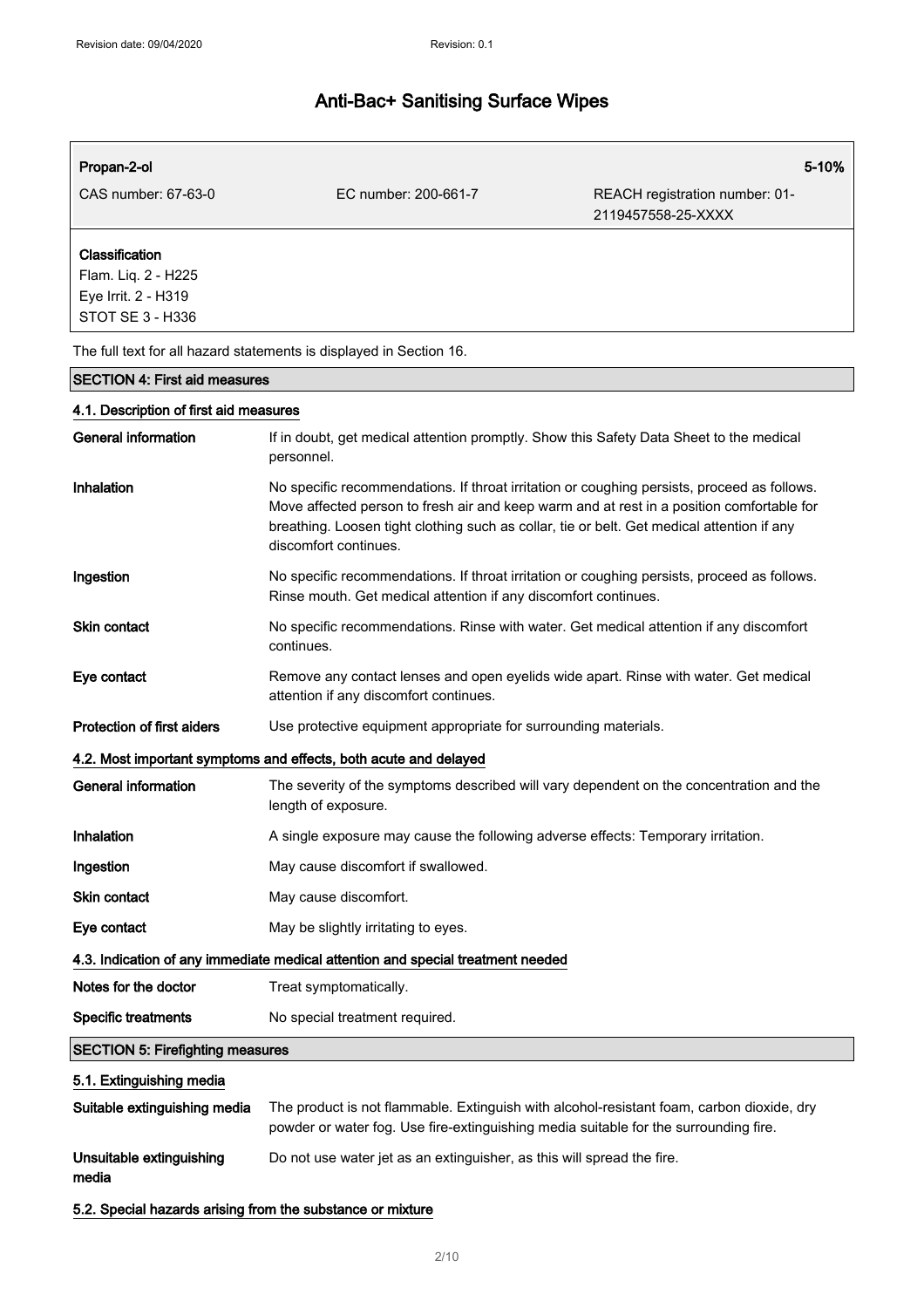| Specific hazards                                          | Containers can burst violently or explode when heated, due to excessive pressure build-up.                                                                                                                                                                                                                                                                                   |
|-----------------------------------------------------------|------------------------------------------------------------------------------------------------------------------------------------------------------------------------------------------------------------------------------------------------------------------------------------------------------------------------------------------------------------------------------|
| <b>Hazardous combustion</b><br>products                   | Thermal decomposition or combustion products may include the following substances:<br>Harmful gases or vapours.                                                                                                                                                                                                                                                              |
| 5.3. Advice for firefighters                              |                                                                                                                                                                                                                                                                                                                                                                              |
| Protective actions during<br>firefighting                 | Avoid breathing fire gases or vapours. Evacuate area. Cool containers exposed to heat with<br>water spray and remove them from the fire area if it can be done without risk. Cool containers<br>exposed to flames with water until well after the fire is out. If a leak or spill has not ignited, use<br>water spray to disperse vapours and protect men stopping the leak. |
| Special protective equipment<br>for firefighters          | Wear positive-pressure self-contained breathing apparatus (SCBA) and appropriate protective<br>clothing. Firefighter's clothing conforming to European standard EN469 (including helmets,<br>protective boots and gloves) will provide a basic level of protection for chemical incidents.                                                                                   |
| <b>SECTION 6: Accidental release measures</b>             |                                                                                                                                                                                                                                                                                                                                                                              |
|                                                           | 6.1. Personal precautions, protective equipment and emergency procedures                                                                                                                                                                                                                                                                                                     |
| <b>Personal precautions</b>                               | No specific recommendations. For personal protection, see Section 8.                                                                                                                                                                                                                                                                                                         |
| 6.2. Environmental precautions                            |                                                                                                                                                                                                                                                                                                                                                                              |
| <b>Environmental precautions</b>                          | Avoid discharge into drains or watercourses or onto the ground.                                                                                                                                                                                                                                                                                                              |
| 6.3. Methods and material for containment and cleaning up |                                                                                                                                                                                                                                                                                                                                                                              |
| Methods for cleaning up                                   | Reuse or recycle products wherever possible. Absorb spillage to prevent material damage.<br>Flush contaminated area with plenty of water. Wash thoroughly after dealing with a spillage.<br>Dispose of contents/container in accordance with national regulations.                                                                                                           |
| 6.4. Reference to other sections                          |                                                                                                                                                                                                                                                                                                                                                                              |
| Reference to other sections                               | For personal protection, see Section 8. For waste disposal, see Section 13.                                                                                                                                                                                                                                                                                                  |
| <b>SECTION 7: Handling and storage</b>                    |                                                                                                                                                                                                                                                                                                                                                                              |
| 7.1. Precautions for safe handling                        |                                                                                                                                                                                                                                                                                                                                                                              |
| <b>Usage precautions</b>                                  | Read and follow manufacturer's recommendations. Wear protective clothing as described in<br>Section 8 of this safety data sheet. Keep away from food, drink and animal feeding stuffs.<br>Handle all packages and containers carefully to minimise spills. Keep container tightly sealed<br>when not in use. Avoid the formation of mists.                                   |
| Advice on general<br>occupational hygiene                 | Wash promptly if skin becomes contaminated. Take off contaminated clothing. Wash<br>contaminated clothing before reuse.                                                                                                                                                                                                                                                      |
|                                                           | 7.2. Conditions for safe storage, including any incompatibilities                                                                                                                                                                                                                                                                                                            |
| <b>Storage precautions</b>                                | Store away from incompatible materials (see Section 10). No specific recommendations.                                                                                                                                                                                                                                                                                        |

Storage class **Unspecified storage.** 

7.3. Specific end use(s)

Specific end use(s) The identified uses for this product are detailed in Section 1.2.

## SECTION 8: Exposure controls/Personal protection

## 8.1. Control parameters

Occupational exposure limits

### Propan-2-ol

Long-term exposure limit (8-hour TWA): WEL 400 ppm 999 mg/m<sup>3</sup> Short-term exposure limit (15-minute): WEL 500 ppm 1250 mg/m<sup>3</sup>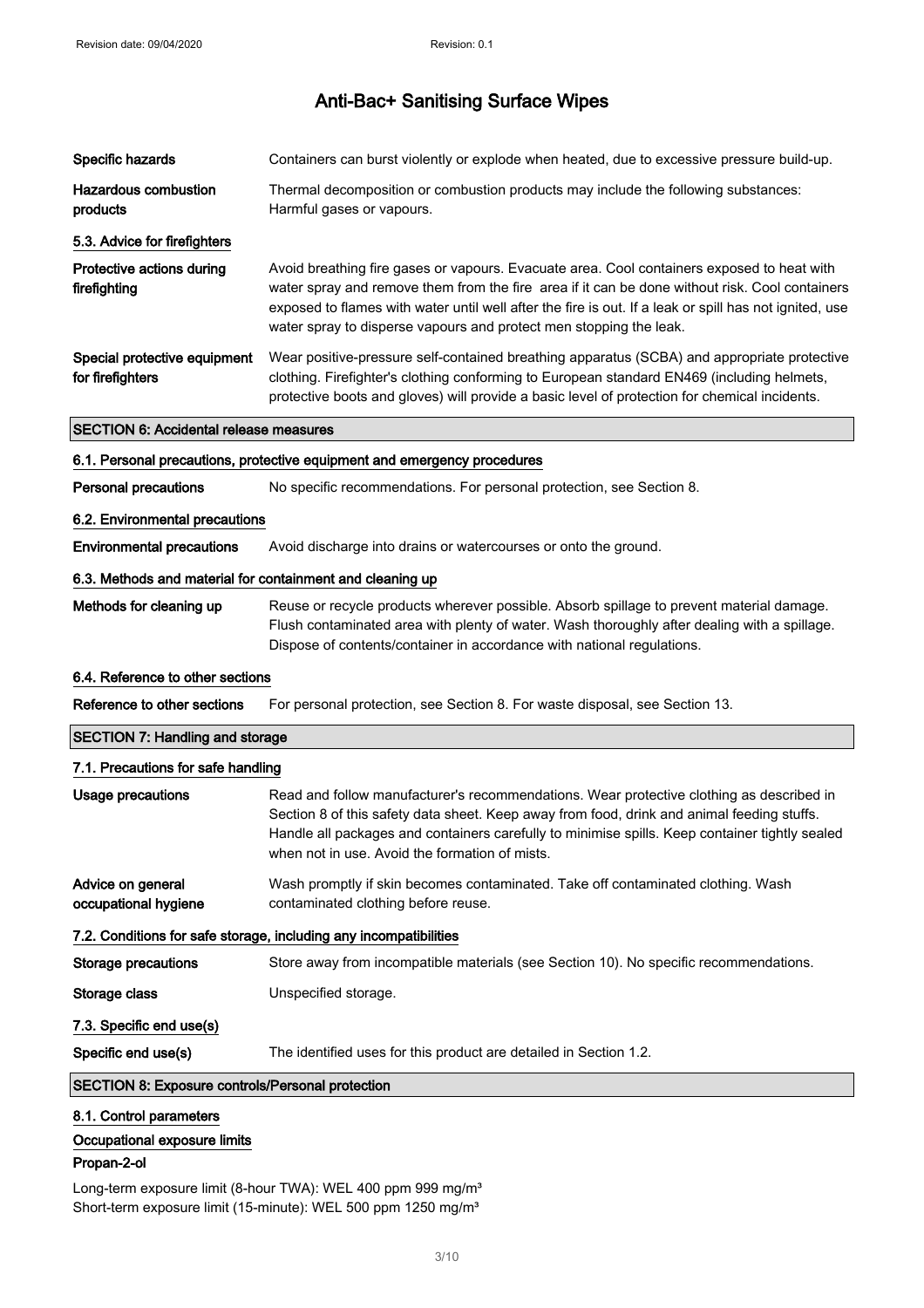### 2-(2-butoxyethoxy)ethanol

Long-term exposure limit (8-hour TWA): WEL 10 ppm 67.5 mg/m<sup>3</sup> Short-term exposure limit (15-minute): WEL 15 ppm 101.2 mg/m<sup>3</sup>

### Ethanol

Long-term exposure limit (8-hour TWA): WEL 1000 ppm 1920 mg/m<sup>3</sup>

## 2,6-Di-tert-butyl-p-cresol

Long-term exposure limit (8-hour TWA): WEL 10 mg/m<sup>3</sup> WEL = Workplace Exposure Limit.

| 8.2. Exposure controls                    |                                                                                                                                                                                                  |
|-------------------------------------------|--------------------------------------------------------------------------------------------------------------------------------------------------------------------------------------------------|
| Appropriate engineering<br>controls       | No specific ventilation requirements.                                                                                                                                                            |
| Eye/face protection                       | No specific eye protection required during normal use. Large Spillages: Eyewear complying<br>with an approved standard should be worn if a risk assessment indicates eye contact is<br>possible. |
| Hand protection                           | No specific hand protection recommended.                                                                                                                                                         |
| Hygiene measures                          | Wash hands thoroughly after handling. Do not eat, drink or smoke when using this product.<br>Wash contaminated clothing before reuse.                                                            |
| <b>Respiratory protection</b>             | No specific recommendations. Provide adequate ventilation. Large Spillages: If ventilation is<br>inadequate, suitable respiratory protection must be worn.                                       |
| <b>Environmental exposure</b><br>controls | Not regarded as dangerous for the environment.                                                                                                                                                   |

## SECTION 9: Physical and chemical properties

#### 9.1. Information on basic physical and chemical properties

| Appearance                                      | Clear liquid.  |
|-------------------------------------------------|----------------|
| Colour                                          | Clear.         |
| Odour                                           | Not known.     |
| Odour threshold                                 | Not available. |
| рH                                              | Not available. |
| Melting point                                   | Not available. |
| Initial boiling point and range                 | Not available. |
| Flash point                                     | Not available. |
| <b>Evaporation rate</b>                         | Not available. |
| <b>Evaporation factor</b>                       | Not available. |
| Flammability (solid, gas)                       | Not available. |
| Upper/lower flammability or<br>explosive limits | Not available. |
| <b>Other flammability</b>                       | Not available. |
| Vapour pressure                                 | Not available. |
| Vapour density                                  | Not available. |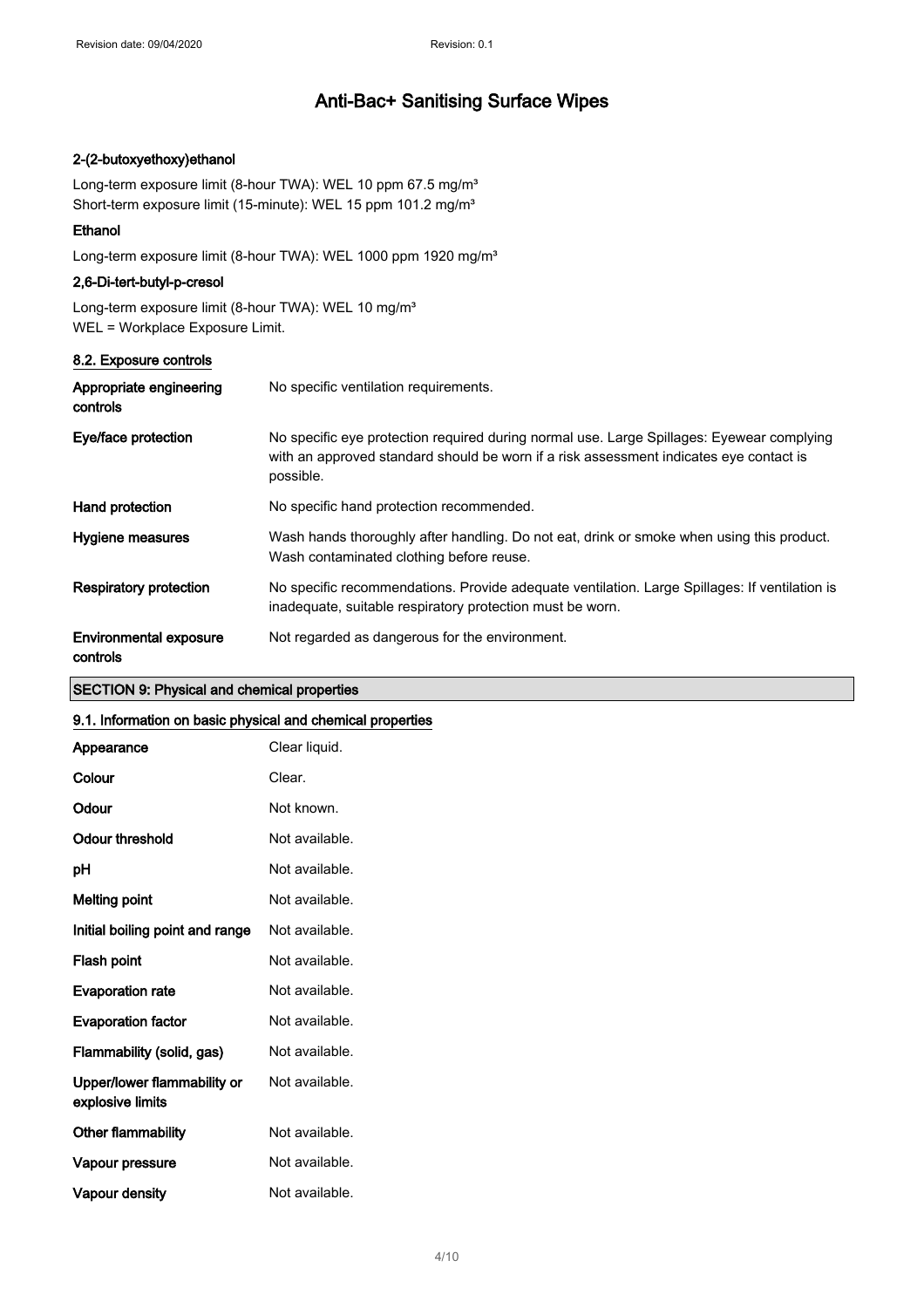| <b>Relative density</b>                      | Not available.                                                                                                                                                          |  |  |
|----------------------------------------------|-------------------------------------------------------------------------------------------------------------------------------------------------------------------------|--|--|
| <b>Bulk density</b>                          | 0.9663 kg/l                                                                                                                                                             |  |  |
| Solubility(ies)                              | Not available.                                                                                                                                                          |  |  |
| <b>Partition coefficient</b>                 | Not available.                                                                                                                                                          |  |  |
| Auto-ignition temperature                    | Not available.                                                                                                                                                          |  |  |
| <b>Decomposition Temperature</b>             | Not available.                                                                                                                                                          |  |  |
| <b>Viscosity</b>                             | No specific test data are available.                                                                                                                                    |  |  |
| <b>Explosive properties</b>                  | Not considered to be explosive.                                                                                                                                         |  |  |
| <b>Oxidising properties</b>                  | Does not meet the criteria for classification as oxidising.                                                                                                             |  |  |
| 9.2. Other information                       |                                                                                                                                                                         |  |  |
| <b>SECTION 10: Stability and reactivity</b>  |                                                                                                                                                                         |  |  |
| 10.1. Reactivity                             |                                                                                                                                                                         |  |  |
| Reactivity                                   | See the other subsections of this section for further details.                                                                                                          |  |  |
| 10.2. Chemical stability                     |                                                                                                                                                                         |  |  |
| <b>Stability</b>                             | Stable at normal ambient temperatures and when used as recommended. Stable under the<br>prescribed storage conditions.                                                  |  |  |
| 10.3. Possibility of hazardous reactions     |                                                                                                                                                                         |  |  |
| Possibility of hazardous<br>reactions        | No potentially hazardous reactions known.                                                                                                                               |  |  |
| 10.4. Conditions to avoid                    |                                                                                                                                                                         |  |  |
| <b>Conditions to avoid</b>                   | There are no known conditions that are likely to result in a hazardous situation.                                                                                       |  |  |
| 10.5. Incompatible materials                 |                                                                                                                                                                         |  |  |
| <b>Materials to avoid</b>                    | No specific material or group of materials is likely to react with the product to produce a<br>hazardous situation.                                                     |  |  |
| 10.6. Hazardous decomposition products       |                                                                                                                                                                         |  |  |
| Hazardous decomposition<br>products          | Does not decompose when used and stored as recommended. Thermal decomposition or<br>combustion products may include the following substances: Harmful gases or vapours. |  |  |
| <b>SECTION 11: Toxicological information</b> |                                                                                                                                                                         |  |  |
| 11.1. Information on toxicological effects   |                                                                                                                                                                         |  |  |
| <b>Toxicological effects</b>                 | Not regarded as a health hazard under current legislation.                                                                                                              |  |  |
| Acute toxicity - oral                        |                                                                                                                                                                         |  |  |
| Summary                                      | Based on available data the classification criteria are not met.                                                                                                        |  |  |
| Notes (oral LD <sub>50</sub> )               | Based on available data the classification criteria are not met.                                                                                                        |  |  |
| Acute toxicity - dermal                      |                                                                                                                                                                         |  |  |
| Summary                                      | Based on available data the classification criteria are not met.                                                                                                        |  |  |
| Notes (dermal LD <sub>50</sub> )             | Based on available data the classification criteria are not met.                                                                                                        |  |  |
| Acute toxicity - inhalation<br>Summary       | Based on available data the classification criteria are not met.                                                                                                        |  |  |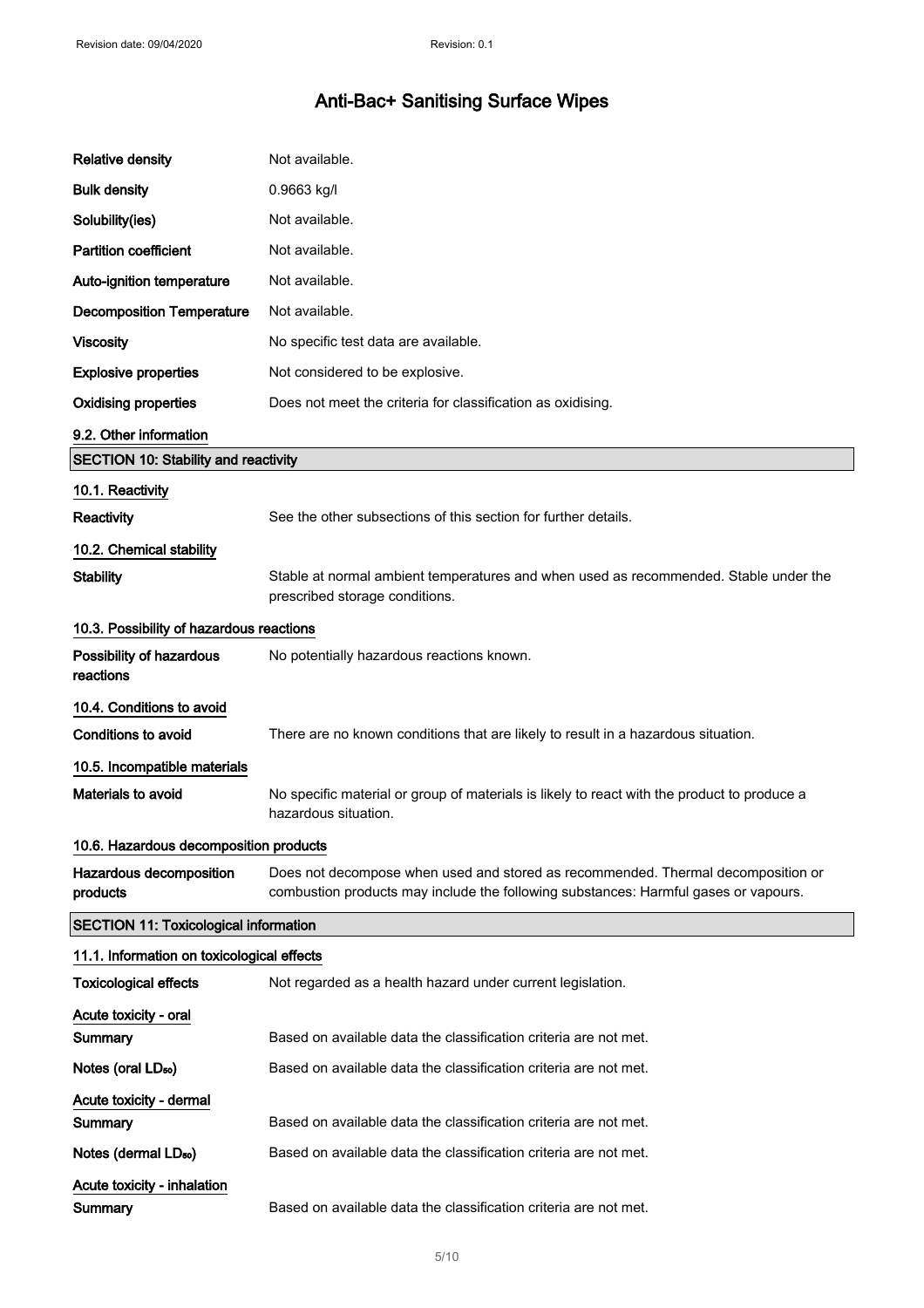| Notes (inhalation LC <sub>50</sub> )               | Based on available data the classification criteria are not met.                                                                                 |
|----------------------------------------------------|--------------------------------------------------------------------------------------------------------------------------------------------------|
| Skin corrosion/irritation<br>Summary               | Based on available data the classification criteria are not met.                                                                                 |
| Animal data                                        | Based on available data the classification criteria are not met.                                                                                 |
| Serious eye damage/irritation                      |                                                                                                                                                  |
| Summary                                            | Based on available data the classification criteria are not met.                                                                                 |
| Serious eye damage/irritation                      | Based on available data the classification criteria are not met.                                                                                 |
| <b>Respiratory sensitisation</b>                   |                                                                                                                                                  |
| Summary                                            | Based on available data the classification criteria are not met.                                                                                 |
| <b>Respiratory sensitisation</b>                   | Based on available data the classification criteria are not met.                                                                                 |
| <b>Skin sensitisation</b>                          |                                                                                                                                                  |
| Summary                                            | Based on available data the classification criteria are not met.                                                                                 |
| Skin sensitisation                                 | Based on available data the classification criteria are not met.                                                                                 |
| Germ cell mutagenicity                             |                                                                                                                                                  |
| Summary                                            | Based on available data the classification criteria are not met.                                                                                 |
| Genotoxicity - in vitro                            | Based on available data the classification criteria are not met.                                                                                 |
| Carcinogenicity                                    |                                                                                                                                                  |
| Summary                                            | Based on available data the classification criteria are not met.                                                                                 |
| Carcinogenicity                                    | Based on available data the classification criteria are not met.                                                                                 |
| <b>IARC carcinogenicity</b>                        | None of the ingredients are listed or exempt.                                                                                                    |
| Reproductive toxicity                              |                                                                                                                                                  |
| Summary                                            | Based on available data the classification criteria are not met.                                                                                 |
| Reproductive toxicity - fertility                  | Based on available data the classification criteria are not met.                                                                                 |
| Reproductive toxicity -<br>development             | Based on available data the classification criteria are not met.                                                                                 |
| Specific target organ toxicity - single exposure   |                                                                                                                                                  |
| Summarv                                            | Based on available data the classification criteria are not met.                                                                                 |
| STOT - single exposure                             | Not classified as a specific target organ toxicant after a single exposure.                                                                      |
| Specific target organ toxicity - repeated exposure |                                                                                                                                                  |
| Summary                                            | Based on available data the classification criteria are not met.                                                                                 |
| <b>STOT - repeated exposure</b>                    | Not classified as a specific target organ toxicant after repeated exposure.                                                                      |
| <b>Aspiration hazard</b>                           |                                                                                                                                                  |
| Summary                                            | Based on available data the classification criteria are not met.                                                                                 |
| <b>Aspiration hazard</b>                           | Based on available data the classification criteria are not met.                                                                                 |
| <b>General information</b>                         | No specific health hazards known. The severity of the symptoms described will vary<br>dependent on the concentration and the length of exposure. |
| Inhalation                                         | A single exposure may cause the following adverse effects: Temporary irritation.                                                                 |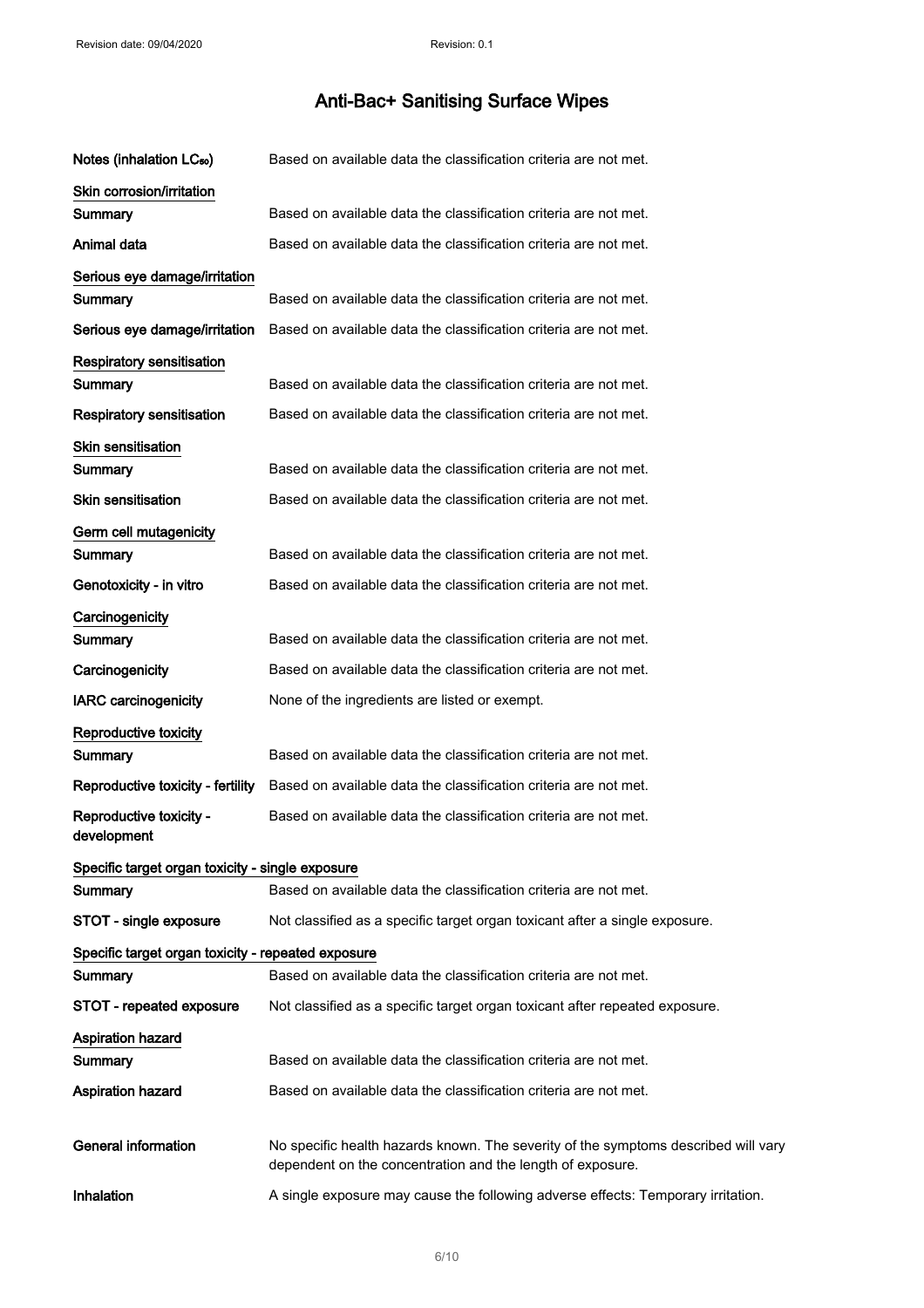| Ingestion                           |                                           | May cause discomfort if swallowed.                                                                                                 |
|-------------------------------------|-------------------------------------------|------------------------------------------------------------------------------------------------------------------------------------|
| Skin contact                        |                                           | May cause discomfort.                                                                                                              |
| Eye contact                         |                                           | May be slightly irritating to eyes.                                                                                                |
| Route of exposure                   |                                           | Ingestion Inhalation Skin and/or eye contact                                                                                       |
| <b>Target organs</b>                |                                           | No specific target organs known.                                                                                                   |
|                                     | <b>SECTION 12: Ecological information</b> |                                                                                                                                    |
| Ecotoxicity                         |                                           | Not regarded as dangerous for the environment. However, large or frequent spills may have<br>hazardous effects on the environment. |
|                                     | Ecological information on ingredients.    |                                                                                                                                    |
|                                     |                                           | Propan-2-ol                                                                                                                        |
|                                     | Ecotoxicity                               | Not regarded as dangerous for the environment. However, large or frequent spills<br>may have hazardous effects on the environment. |
| 12.1. Toxicity                      |                                           |                                                                                                                                    |
| <b>Toxicity</b>                     |                                           | Based on available data the classification criteria are not met.                                                                   |
| Acute aquatic toxicity<br>Summary   |                                           | Based on available data the classification criteria are not met.                                                                   |
| Chronic aquatic toxicity<br>Summary |                                           | Based on available data the classification criteria are not met.                                                                   |
|                                     | Ecological information on ingredients.    |                                                                                                                                    |
|                                     |                                           | Propan-2-ol                                                                                                                        |
|                                     | <b>Toxicity</b>                           | Based on available data the classification criteria are not met.                                                                   |
|                                     | Acute aquatic toxicity                    |                                                                                                                                    |
|                                     | Acute toxicity - fish                     | LC <sub>50</sub> , 96 hours: 10000 mg/l, Pimephales promelas (Fat-head Minnow)                                                     |
|                                     | Acute toxicity - aquatic<br>invertebrates | LC <sub>50</sub> , 24 hours: >10000 mg/l, Daphnia magna                                                                            |
|                                     | Acute toxicity - aquatic<br>plants        | EC <sub>50</sub> , 7 days: 1800 mg/l, Scenedesmus quadricauda                                                                      |
|                                     | 12.2. Persistence and degradability       |                                                                                                                                    |
|                                     |                                           | Persistence and degradability The degradability of the product is not known.                                                       |
|                                     | Ecological information on ingredients.    |                                                                                                                                    |
|                                     |                                           | Propan-2-ol                                                                                                                        |
|                                     | Persistence and<br>degradability          | The degradability of the product is not known.                                                                                     |
|                                     | Biodegradation                            | Water - Degradation 53%: 5 days                                                                                                    |
|                                     |                                           | Biological oxygen demand 1.19-1.72 g O <sub>2</sub> /g substance                                                                   |

Chemical oxygen demand  $2.23$  g O2/g substance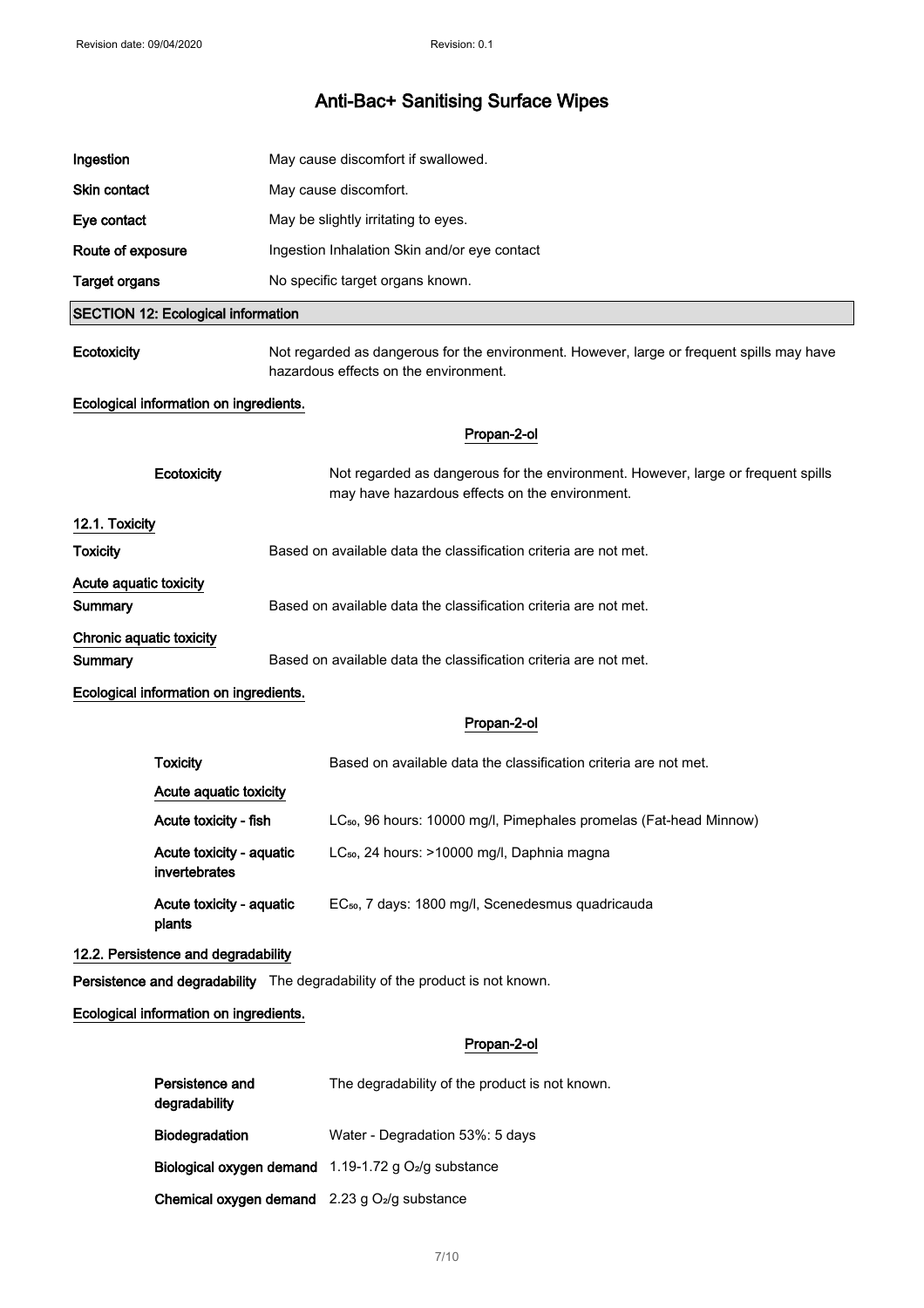| 12.3. Bioaccumulative potential                                                                                            |                                                                                                                                                                                                 |  |
|----------------------------------------------------------------------------------------------------------------------------|-------------------------------------------------------------------------------------------------------------------------------------------------------------------------------------------------|--|
| <b>Bioaccumulative potential</b>                                                                                           | No data available on bioaccumulation.                                                                                                                                                           |  |
| <b>Partition coefficient</b>                                                                                               | Not available.                                                                                                                                                                                  |  |
| Ecological information on ingredients.                                                                                     |                                                                                                                                                                                                 |  |
|                                                                                                                            | Propan-2-ol                                                                                                                                                                                     |  |
|                                                                                                                            | Bioaccumulative potential No data available on bioaccumulation.                                                                                                                                 |  |
| 12.4. Mobility in soil                                                                                                     |                                                                                                                                                                                                 |  |
| <b>Mobility</b>                                                                                                            | No data available.                                                                                                                                                                              |  |
| Ecological information on ingredients.                                                                                     |                                                                                                                                                                                                 |  |
|                                                                                                                            | Propan-2-ol                                                                                                                                                                                     |  |
| <b>Mobility</b>                                                                                                            | No data available.                                                                                                                                                                              |  |
| 12.5. Results of PBT and vPvB assessment                                                                                   |                                                                                                                                                                                                 |  |
| Ecological information on ingredients.                                                                                     |                                                                                                                                                                                                 |  |
|                                                                                                                            | Propan-2-ol                                                                                                                                                                                     |  |
| Results of PBT and vPvB<br>This substance is not classified as PBT or vPvB according to current EU criteria.<br>assessment |                                                                                                                                                                                                 |  |
| 12.6. Other adverse effects                                                                                                |                                                                                                                                                                                                 |  |
| Other adverse effects                                                                                                      | None known.                                                                                                                                                                                     |  |
| Ecological information on ingredients.                                                                                     |                                                                                                                                                                                                 |  |
|                                                                                                                            | Propan-2-ol                                                                                                                                                                                     |  |
| Other adverse effects                                                                                                      | None known.                                                                                                                                                                                     |  |
| <b>SECTION 13: Disposal considerations</b>                                                                                 |                                                                                                                                                                                                 |  |
| 13.1. Waste treatment methods                                                                                              |                                                                                                                                                                                                 |  |
| <b>General information</b>                                                                                                 | The generation of waste should be minimised or avoided wherever possible. Reuse or recycle<br>products wherever possible. This material and its container must be disposed of in a safe<br>way. |  |
| <b>Disposal methods</b>                                                                                                    | Dispose of waste to licensed waste disposal site in accordance with the requirements of the<br>local Waste Disposal Authority.                                                                  |  |
| <b>SECTION 14: Transport information</b>                                                                                   |                                                                                                                                                                                                 |  |
| General                                                                                                                    | The product is not covered by international regulations on the transport of dangerous goods<br>(IMDG, IATA, ADR/RID).                                                                           |  |
| 14.1. UN number                                                                                                            |                                                                                                                                                                                                 |  |
| Not applicable.                                                                                                            |                                                                                                                                                                                                 |  |
| 14.2. UN proper shipping name                                                                                              |                                                                                                                                                                                                 |  |
| Not applicable.                                                                                                            |                                                                                                                                                                                                 |  |

# 14.3. Transport hazard class(es)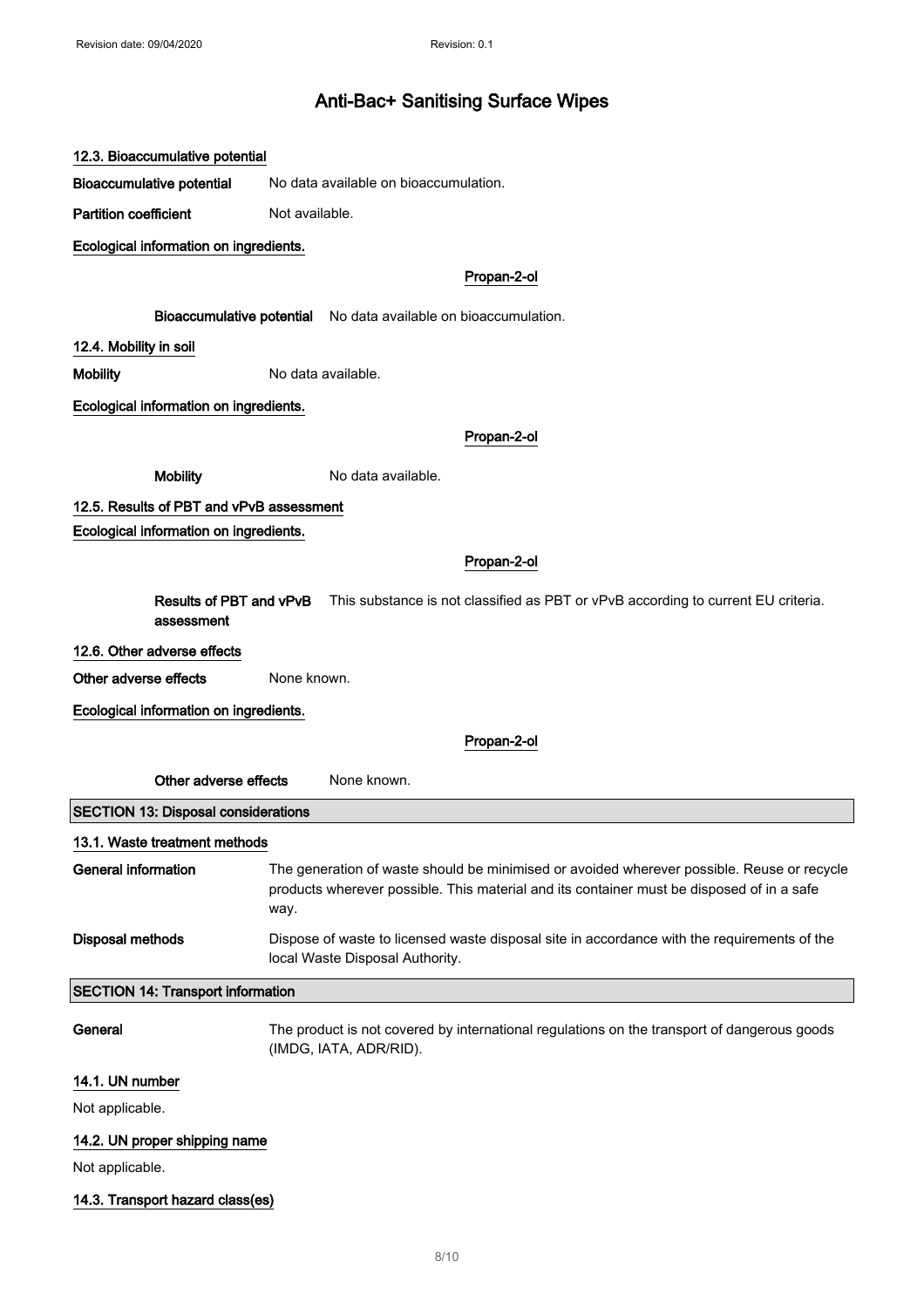No transport warning sign required.

#### Transport labels

No transport warning sign required.

### 14.4. Packing group

Not applicable.

### 14.5. Environmental hazards

Environmentally hazardous substance/marine pollutant No.

### 14.6. Special precautions for user

Not applicable.

### 14.7. Transport in bulk according to Annex II of MARPOL and the IBC Code

Transport in bulk according to Not applicable. Annex II of MARPOL 73/78 and the IBC Code

## SECTION 15: Regulatory information

|                      | 15.1. Safety, health and environmental regulations/legislation specific for the substance or mixture |
|----------------------|------------------------------------------------------------------------------------------------------|
| National regulations | Health and Safety at Work etc. Act 1974 (as amended).                                                |
|                      | The Carriage of Dangerous Goods and Use of Transportable Pressure Equipment                          |
|                      | Regulations 2009 (SI 2009 No. 1348) (as amended) ["CDG 2009"].                                       |
|                      | EH40/2005 Workplace exposure limits.                                                                 |
| EU legislation       | Regulation (EC) No 1907/2006 of the European Parliament and of the Council of 18                     |
|                      | December 2006 concerning the Registration, Evaluation, Authorisation and Restriction of              |
|                      | Chemicals (REACH) (as amended).                                                                      |
|                      | Commission Regulation (EU) No 2015/830 of 28 May 2015.                                               |
|                      | Regulation (EC) No 1272/2008 of the European Parliament and of the Council of 16                     |
|                      | December 2008 on classification, labelling and packaging of substances and mixtures (as              |
|                      | amended).                                                                                            |

#### 15.2. Chemical safety assessment

No chemical safety assessment has been carried out.

#### Inventories

## EU - EINECS/ELINCS

None of the ingredients are listed or exempt.

## SECTION 16: Other information